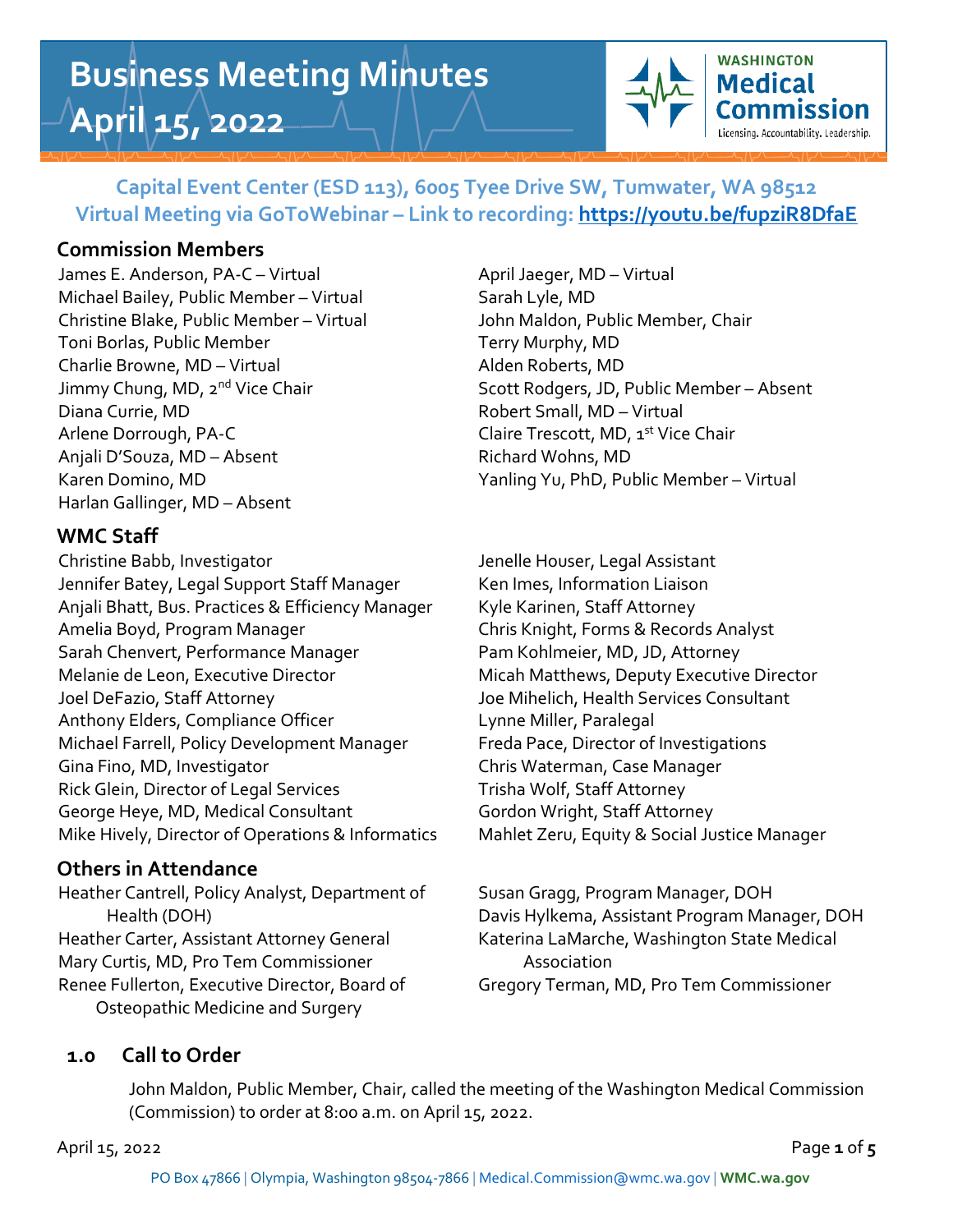# **2.0 Housekeeping**

Amelia Boyd, Program Manager, gave an overview of how the meeting would proceed.

# **3.0 Chair Report**

Mr. Maldon gave an overview of conflict of interest and how it can affect Commissioners. He asked Heather Carter, Assistant Attorney General to provide more information on this subject.

## **4.0 Consent Agenda**

The Consent Agenda contained the following items for approval:

- **4.1** Minutes from the March 4, 2022 Business Meeting.
- **4.2** Revised agenda for April 15, 2022 addition of Discrimination in Healthcare Policy to the Policy Committee agenda.

*Motion:* The Chair entertained a motion to approve the Consent Agenda as amended. The motion was seconded and approved unanimously.

## **5.0 New Business**

#### **5.1 Outstanding Performance Awards**

Melanie de Leon, Executive Director announced the outstanding performance awards for 2020 as follows:

- ➢ Administrative Staff Mike Hively, Director of Operations & Informatics
- ➢ Investigative Staff Christine Babb, Investigator
- ➢ Legal Staff Jenelle Houser, Legal Assistant

Ms. de Leon then presented the staff outstanding performance awards for 2021 as follows:

- ➢ Administrative Staff Anjali Bhatt, Business Performance & Efficiency Manager
- ➢ Investigative Staff Chris Waterman, Case Manager
- ➢ Legal Staff Trisha Wolf, Staff Attorney

## **5.2 Meeting Dates for 2023**

Ms. Boyd presented proposed meeting dates for July 2023.

*Motion:* The Chair entertained a motion to approve the proposed July 2023 meeting dates. The motion was approved unanimously.

## **6.0 Old Business**

#### **6.1 Committee/Workgroup Reports**

These reports were provided in writing and included in the meeting packet.

Mr. Maldon proposed disbanding the following:

1. Osteopathic Manipulative Therapy Workgroup – Micah Matthews, Deputy Executive Director, gave background information on this workgroup.

> *Motion:* The Chair entertained a motion to disband the workgroup. The motion was approved unanimously.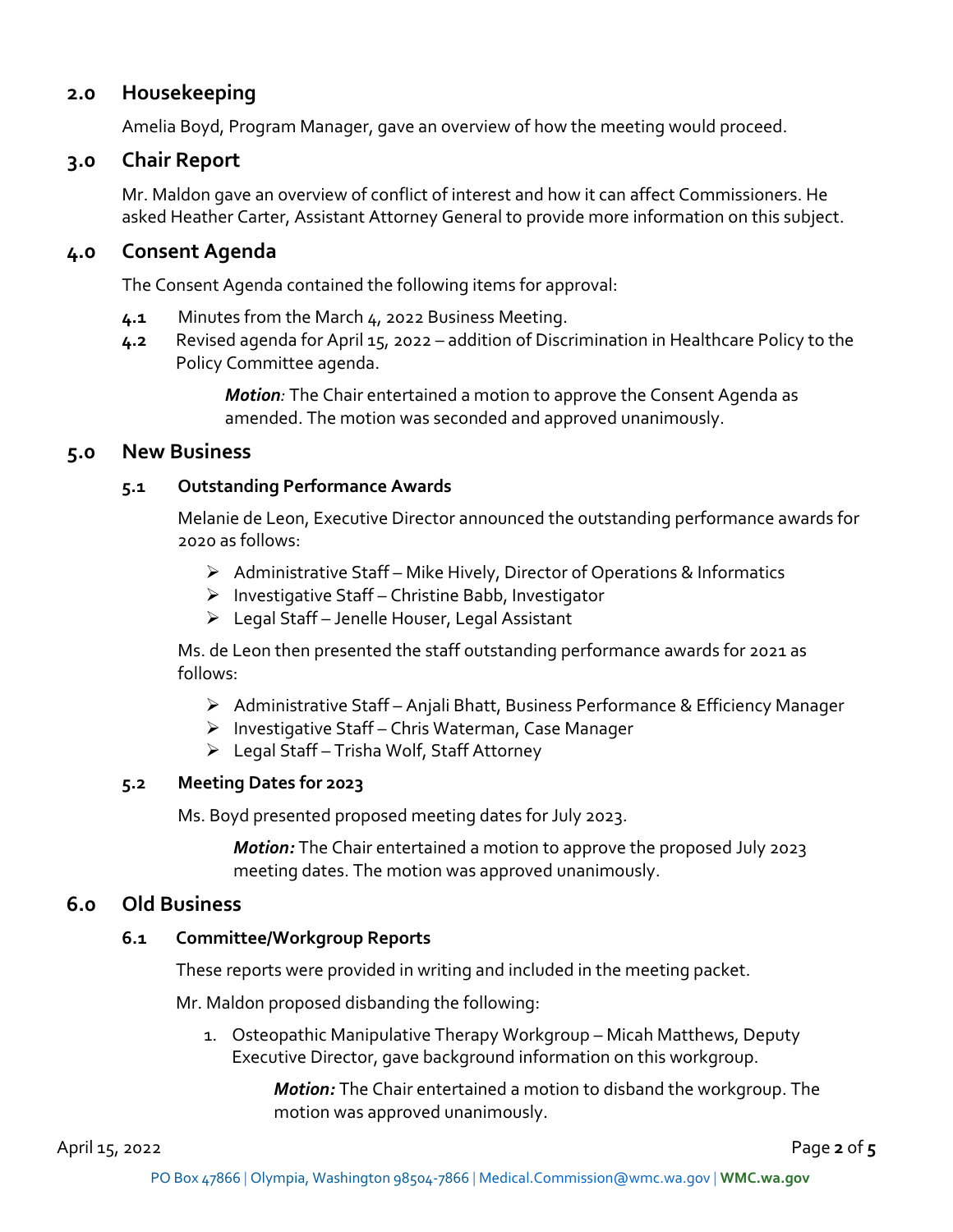- 2. Reduction in Medical Errors Workgroup Mr. Maldon provided some background on this workgroup. There was a robust discussion where the decision was to defer the disbanding of this workgroup until a later date.
- 3. Collaborative Drug Treatment Agreement Workgroup Ms. de Leon explained this workgroup can be disbanded because the WMC has moved to rulemaking on this subject. Ms. Boyd explained there is an open CR-101 (first step in the rulemaking process) on this subject that has been on hold.

*Motion:* The Chair entertained a motion to disband the workgroup. The motion was approved unanimously.

4. Commissioner Education Workgroup – Ms. de Leon provided background on this workgroup. She explained the workgroup fulfilled their mission by creating a list of educational subjects for Lunch & Learn sessions to be held for the next couple of years. Because of this, the workgroup does not have a need to meet and can be disbanded and possibly reformed in the future.

> *Motion:* The Chair entertained a motion disband the workgroup. The motion was approved unanimously.

#### **6.2 Nominating Committee**

Alden Roberts, MD, announced the nominees for leadership:

Chair – Jimmy Chung, MD 1st Vice Chair – Karen Domino, MD 2<sup>nd</sup> Vice Chair - Terry Murphy, MD

The vote for leadership will be held at the May 27, 2022, meeting.

#### **6.3 Rulemaking Activities**

The rulemaking progress report was provided in the meeting packet.

In addition to the written report, Ms. Boyd explained that the rules hearing scheduled for April 13, 2022 regarding the Opioid Prescribing Patient Exemptions had to be rescheduled as she was unable to establish a quorum. The hearing will now be held on Friday, May 27, 2022, at 4 pm. Ms. Boyd asked that Commissioners who are able to participate in the hearing to please email her.

## **6.4 Lists & Labels Request**

The following lists and labels requests were discussed for possible approval or denial. Approval or denial of these requests is based on whether the entity meets the requirements of a "professional association" or an "educational organization" as noted on the application (RCW  $42.56.070(9)$ ).

• Agility COHE SPC – Reconsideration

*Motion:* The Chair entertained a motion to approve the request. The motion was seconded and approved unanimously.

• Frank Madura

*Motion:* The Chair entertained a motion to deny the request. The motion was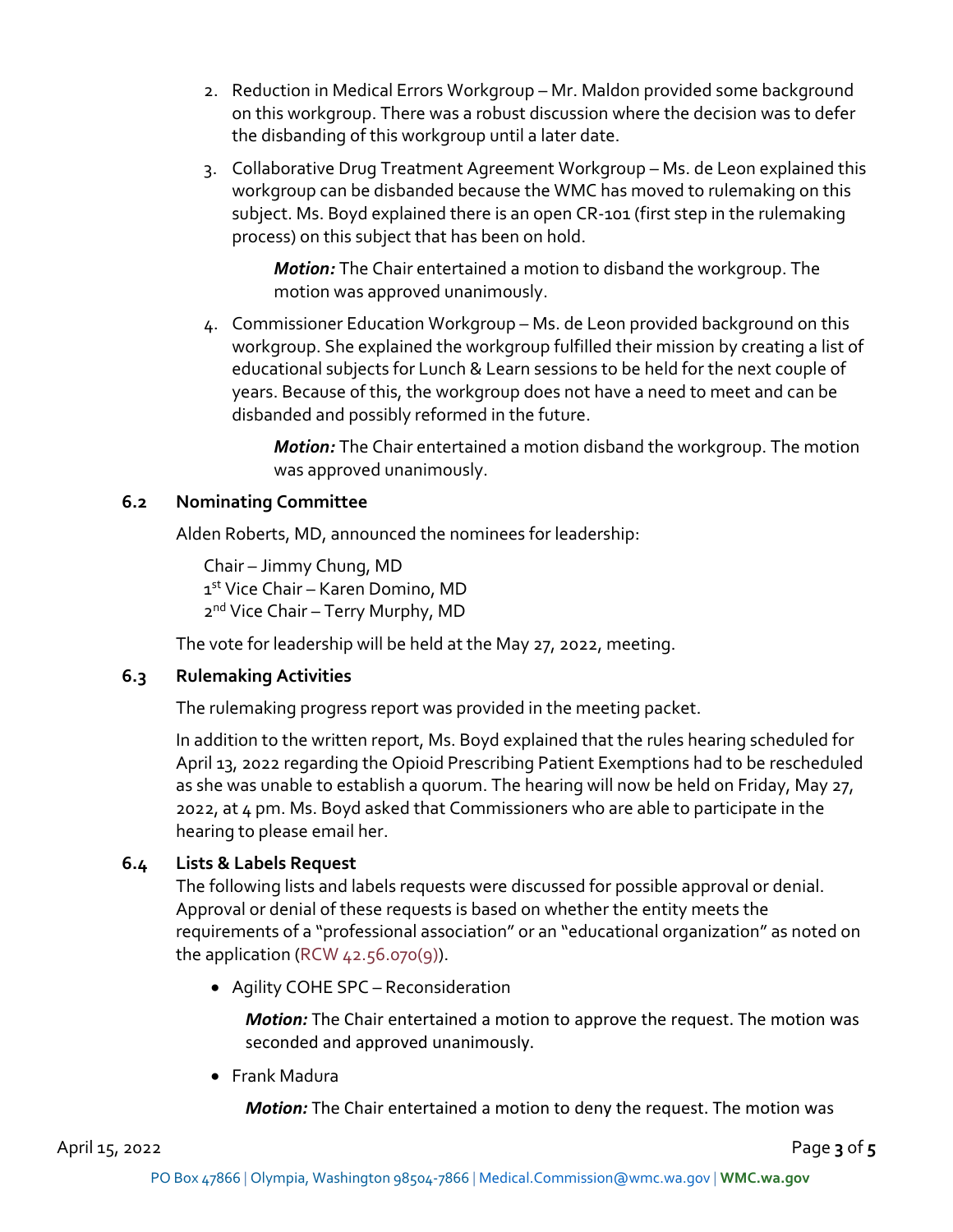seconded and approved unanimously.

## **7.0 Public Comment**

No member of the public was signed up to speak therefore no public comment was given.

# **8.0 Policy Committee Report**

Dr. Karen Domino, Policy Committee Chair, reported on the items discussed at the Policy Committee meeting held on April 14, 2022:

#### **Add-on – Proposed Policy: Discrimination in Health Care**

Dr. Domino stated that this document had been approved at the March 4, 2022, meeting to be sent to the DOH Secretary for review. Dr. Domino stated that after that review, there were some revisions and she explained them. Dr. Domino reported the Committee recommended approval of the revised document.

*Motion:* The Chair entertained a motion to approve the proposed policy as revised. The motion was approved unanimously.

#### **Proposed Policy: Informed Consent**

Dr. Domino stated that this document is the result of the Informed Consent Workgroup's research. She asked that this document be reviewed by all Commissioners and to provide feedback to [Mike Farrell,](mailto:michael.farrell@wmc.wa.gov) Policy Development Manager.

#### **Guidance Document: Medical Professionalism**

Dr. Domino stated that this document is being presented as part of the WMC's established fouryear review schedule. She asked that this document be reviewed by all Commissioners and to provide feedback to [Mike Farrell,](mailto:michael.farrell@wmc.wa.gov) Policy Development Manager.

#### **Guidance Document: Practitioner Competence**

Dr. Domino stated that this document is being presented as part of the WMC's established fouryear review schedule. She asked that this document be reviewed by all Commissioners and to provide feedback to [Mike Farrell,](mailto:michael.farrell@wmc.wa.gov) Policy Development Manager. She stated that the Committee did suggest the name be changed to Practitioner Health.

## **9.0 Member Reports**

There were no Member reports provided.

#### **10.0 Staff Reports**

Mr. Matthews pointed out Ms. Boyd's staff report stating we need more applications for our upcoming Member vacancies. He asked that everyone encourage those they may know who would be a good fit as a Public Member to apply.

Mr. Hively introduced Ken Imes as the new Information Liaison.

## **11.0 AAG Report**

Heather Carter, AAG, had nothing to report.

#### **12.0 Adjournment**

The Chair called the meeting adjourned at 9:11 am.